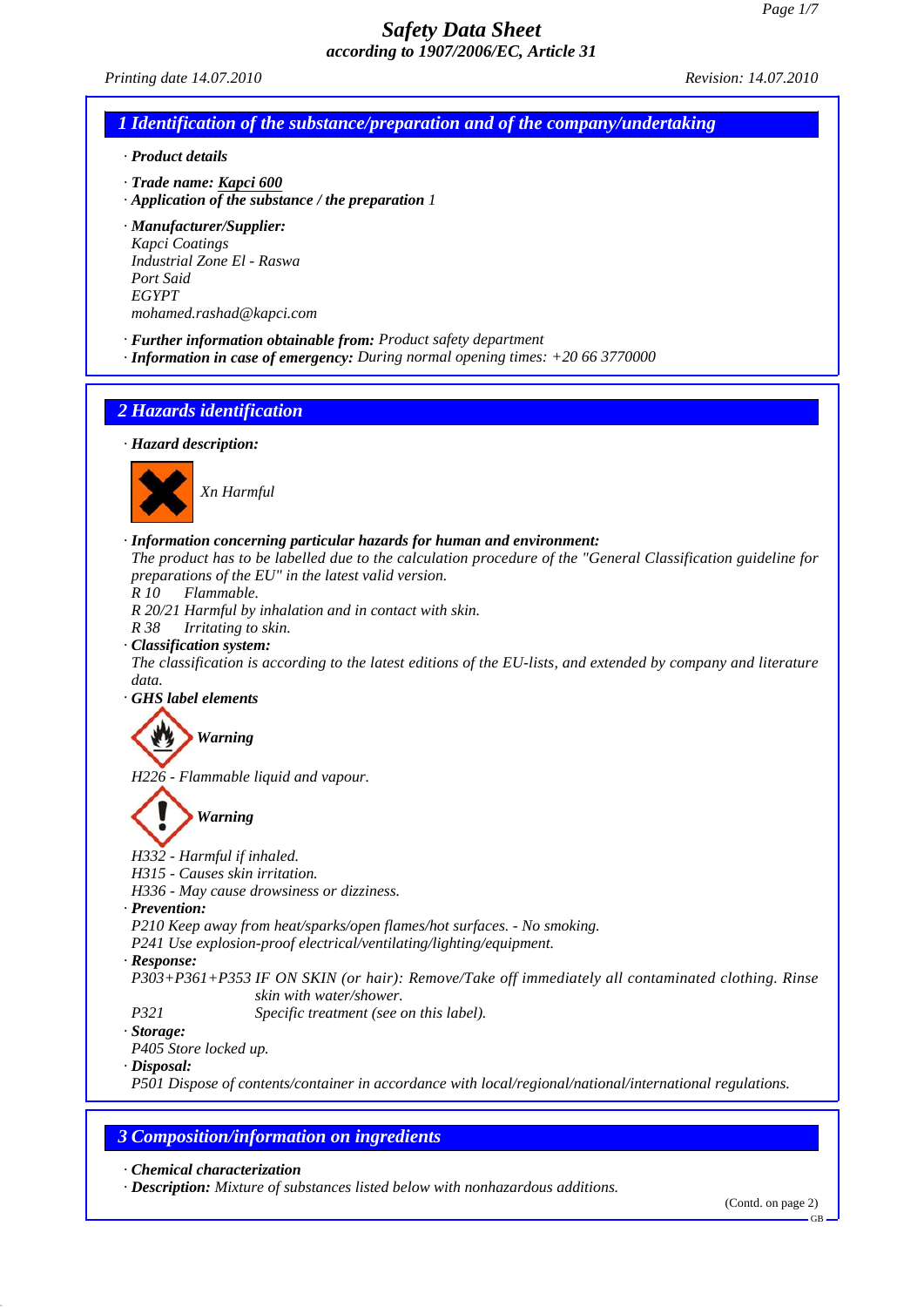*Printing date 14.07.2010 Revision: 14.07.2010*

*Trade name: Kapci 600*

|                                                                                         |                                                  | (Contd. of page 1) |  |
|-----------------------------------------------------------------------------------------|--------------------------------------------------|--------------------|--|
| $\cdot$ Dangerous components:                                                           |                                                  |                    |  |
| CAS: 123-86-4                                                                           | $n$ -butyl acetate                               | 30-40%             |  |
| EINECS: 204-658-1 R 10-66-67                                                            |                                                  |                    |  |
|                                                                                         | <i>Warning:</i> $\otimes$ 2.6/3; $\otimes$ 3.8/3 |                    |  |
| CAS: 112-07-2                                                                           | 2-butoxyethyl acetate                            | 30-40%             |  |
| EINECS: 203-933-3 $X_n$ ; R 20/21                                                       |                                                  |                    |  |
|                                                                                         | Warning: $\bigcirc$ 3.1.D/4, 3.1.I/4             |                    |  |
| CAS: 1330-20-7                                                                          | xylene                                           | $20 - 35\%$        |  |
|                                                                                         | EINECS: 215-535-7 $X_n$ , $X_i$ ; R 10-20/21-38  |                    |  |
|                                                                                         | Warning: 2.6/3; 3.1.D/4, 3.1.I/4, 3.2/2          |                    |  |
| Additional information: For the wording of the listed risk phrases refer to section 16. |                                                  |                    |  |

## *4 First aid measures*

*· General information:*

*Symptoms of poisoning may even occur after several hours; therefore medical observation for at least 48 hours after the accident.*

*· After inhalation:*

*Supply fresh air. If required, provide artificial respiration. Keep patient warm. Consult doctor if symptoms persist.*

- *In case of unconsciousness place patient stably in side position for transportation.*
- *· After skin contact: Immediately wash with water and soap and rinse thoroughly.*
- *· After eye contact: Rinse opened eye for several minutes under running water.*
- *· After swallowing: If symptoms persist consult doctor.*

#### *5 Fire-fighting measures*

- *· Suitable extinguishing agents: CO2, sand, extinguishing powder. Do not use water.*
- *· For safety reasons unsuitable extinguishing agents: Water with full jet*
- *· Protective equipment: Mouth respiratory protective device.*

## *6 Accidental release measures*

*· Person-related safety precautions: Wear protective equipment. Keep unprotected persons away.*

*· Measures for environmental protection: Do not allow to enter sewers/ surface or ground water. · Measures for cleaning/collecting:*

*Absorb with liquid-binding material (sand, diatomite, acid binders, universal binders, sawdust). Dispose contaminated material as waste according to item 13.*

*Ensure adequate ventilation.*

*Do not flush with water or aqueous cleansing agents*

## *7 Handling and storage*

#### *· Handling:*

- *· Information for safe handling:*
- *Ensure good ventilation/exhaustion at the workplace. Prevent formation of aerosols.*
- *· Information about fire and explosion protection: Keep ignition sources away - Do not smoke. Protect against electrostatic charges.*

*· Storage:*

- *· Requirements to be met by storerooms and receptacles: No special requirements.*
- *· Information about storage in one common storage facility: Not required.*

(Contd. on page 3)

 $CR$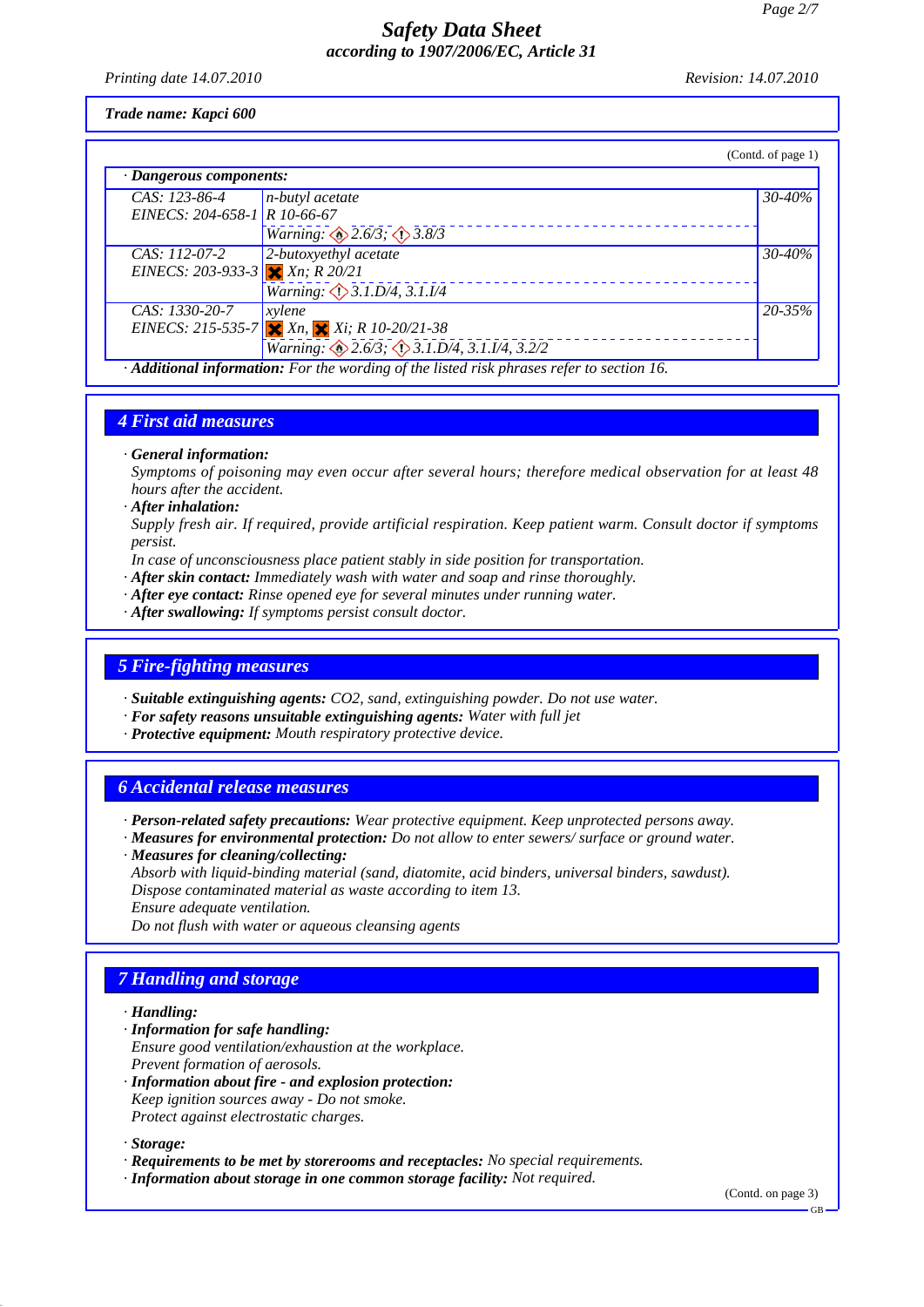*Printing date 14.07.2010 Revision: 14.07.2010*

(Contd. of page 2)

*Trade name: Kapci 600*

*· Further information about storage conditions: Keep container tightly sealed.*

## *8 Exposure controls/personal protection*

*· Additional information about design of technical facilities: No further data; see item 7.*

*· Ingredients with limit values that require monitoring at the workplace:*

*123-86-4 n-butyl acetate*

*WEL Short-term value: 966 mg/m³, 200 ppm Long-term value: 724 mg/m³, 150 ppm*

*112-07-2 2-butoxyethyl acetate*

*WEL Short-term value: 50 ppm Long-term value: 20 ppm Sk*

*1330-20-7 xylene*

*WEL Short-term value: 441 mg/m³, 100 ppm Long-term value: 220 mg/m³, 50 ppm Sk; BMGV*

*· Additional information: The lists valid during the making were used as basis.*

*· Personal protective equipment:*

*· General protective and hygienic measures: Keep away from foodstuffs, beverages and feed. Immediately remove all soiled and contaminated clothing Wash hands before breaks and at the end of work. Avoid contact with the skin. Avoid contact with the eyes and skin.*

*· Respiratory protection:*

*In case of brief exposure or low pollution use respiratory filter device. In case of intensive or longer exposure use self-contained respiratory protective device.*

*· Protection of hands:*



*Protective gloves*

*The glove material has to be impermeable and resistant to the product/ the substance/ the preparation. Due to missing tests no recommendation to the glove material can be given for the product/ the preparation/ the chemical mixture.*

*Selection of the glove material on consideration of the penetration times, rates of diffusion and the degradation*

*· Material of gloves*

*The selection of the suitable gloves does not only depend on the material, but also on further marks of quality and varies from manufacturer to manufacturer. As the product is a preparation of several substances, the resistance of the glove material can not be calculated in advance and has therefore to be checked prior to the application.*

*· Penetration time of glove material*

*The exact break through time has to be found out by the manufacturer of the protective gloves and has to be observed.*

*· Eye protection:*



*Tightly sealed goggles*

(Contd. on page 4)

GB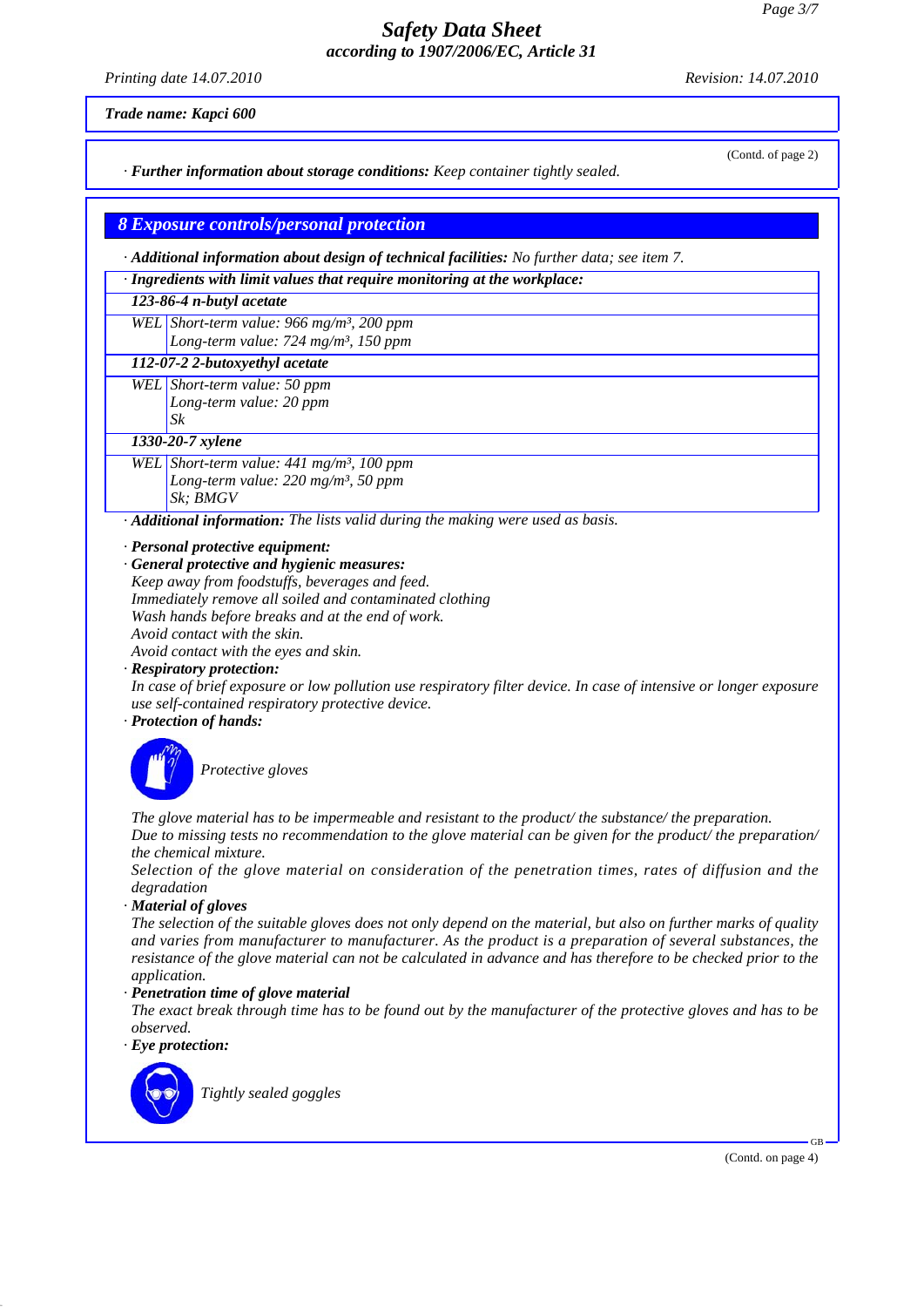*Printing date 14.07.2010 Revision: 14.07.2010*

#### *Trade name: Kapci 600*

(Contd. of page 3)

| 9 Physical and chemical properties                                                                       |                                                                                                |  |  |
|----------------------------------------------------------------------------------------------------------|------------------------------------------------------------------------------------------------|--|--|
| <b>General Information</b>                                                                               |                                                                                                |  |  |
| Form:                                                                                                    | Fluid                                                                                          |  |  |
| Colour:<br>Odour:                                                                                        | According to product specification<br>Characteristic                                           |  |  |
| Change in condition                                                                                      |                                                                                                |  |  |
| <b>Melting point/Melting range: Undetermined.</b><br><b>Boiling point/Boiling range:</b> $124^{\circ}$ C |                                                                                                |  |  |
| · Flash point:                                                                                           | $27^{\circ}C$                                                                                  |  |  |
| · Ignition temperature:                                                                                  | $280^{\circ}C$                                                                                 |  |  |
| · Self-igniting:                                                                                         | Product is not selfigniting.                                                                   |  |  |
| · Danger of explosion:                                                                                   | Product is not explosive. However, formation of explosive air/vapour<br>mixtures are possible. |  |  |
| · Explosion limits:                                                                                      |                                                                                                |  |  |
| Lower:                                                                                                   | 1.1 Vol $\%$<br>8.4 Vol %                                                                      |  |  |
| <b>Upper:</b>                                                                                            |                                                                                                |  |  |
| $\cdot$ Vapour pressure at 20 $\textdegree$ C:                                                           | $10.7$ hPa                                                                                     |  |  |
| · Density:                                                                                               | 0.90-0.92 $g/cm^3$                                                                             |  |  |
| · Solubility in / Miscibility with<br>water:                                                             | Not miscible or difficult to mix.                                                              |  |  |
| · Solvent content:<br>Organic solvents:                                                                  | 97.0%                                                                                          |  |  |
| <b>Solids</b> content:                                                                                   | $3.0\%$                                                                                        |  |  |

# *10 Stability and reactivity*

*· Thermal decomposition / conditions to be avoided: No decomposition if used according to specifications.*

*· Materials to be avoided:*

*· Dangerous reactions No dangerous reactions known.*

*· Dangerous decomposition products: No dangerous decomposition products known.*

# *11 Toxicological information*

*· Acute toxicity:*

*· LD/LC50 values relevant for classification:*

*112-07-2 2-butoxyethyl acetate*

*Oral LD50 2400 mg/kg (rat)*

*Dermal LD50 1580 mg/kg (rabbit)*

# *1330-20-7 xylene*

*Oral LD50 4300 mg/kg (rat)*

*Dermal LD50 2000 mg/kg (rabbit)*

*· Primary irritant effect:*

*· on the skin: Irritant to skin and mucous membranes.*

*· on the eye: No irritating effect.*

*· Sensitization: No sensitizing effects known.*

(Contd. on page 5)

GB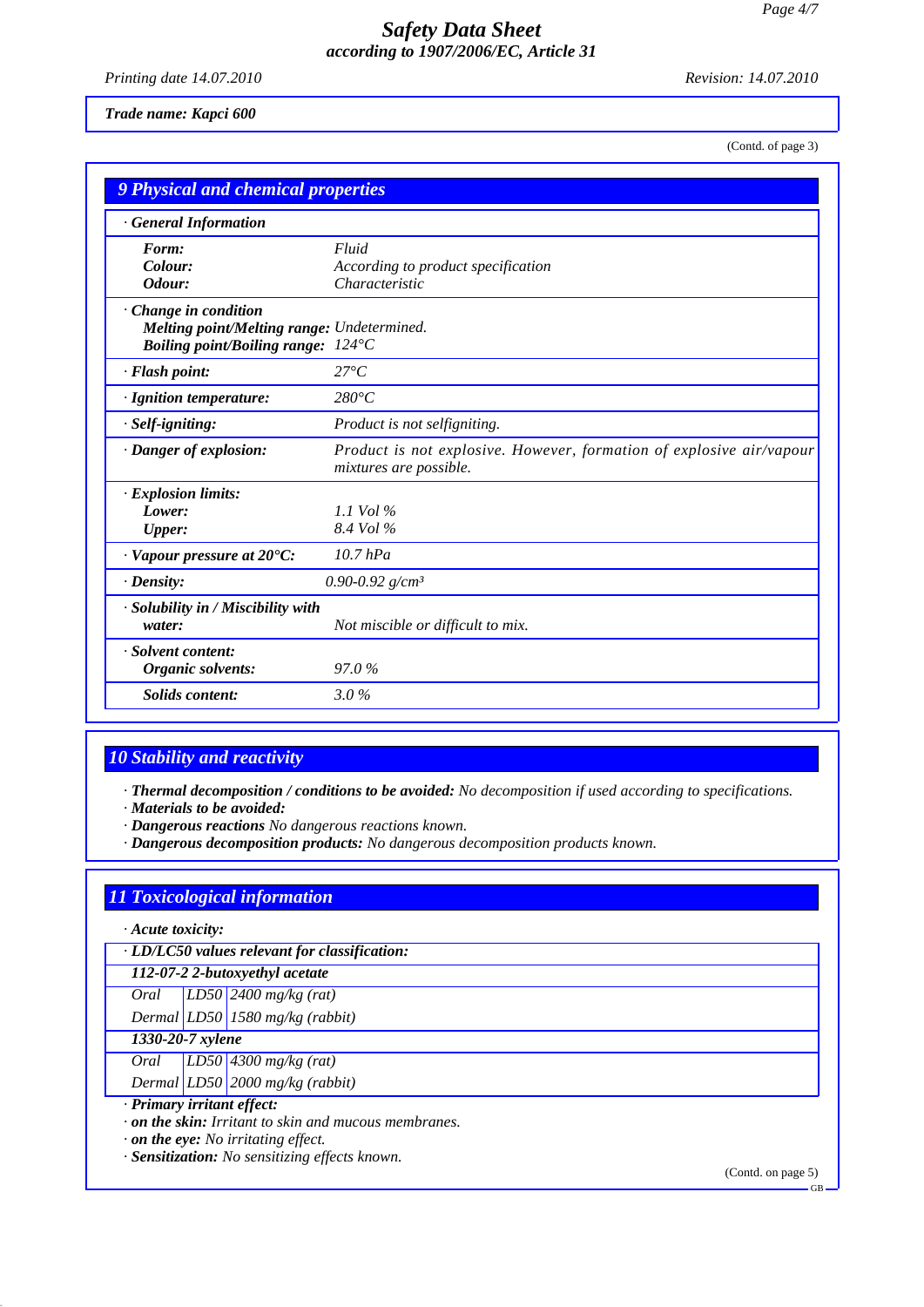*Printing date 14.07.2010 Revision: 14.07.2010*

(Contd. of page 4)

GB

#### *Trade name: Kapci 600*

#### *· Additional toxicological information:*

*The product shows the following dangers according to the calculation method of the General EU Classification Guidelines for Preparations as issued in the latest version: Harmful*

*Irritant*

## *12 Ecological information*

*· Additional ecological information:*

*· General notes:*

*Water hazard class 2 (German Regulation) (Self-assessment): hazardous for water Do not allow product to reach ground water, water course or sewage system. Danger to drinking water if even small quantities leak into the ground.*

## *13 Disposal considerations*

*· Product:*

#### *· Recommendation*

*Must not be disposed together with household garbage. Do not allow product to reach sewage system.*

- *· Uncleaned packaging:*
- *· Recommendation: Disposal must be made according to official regulations.*

### *14 Transport information*

*· Land transport ADR/RID (cross-border) · ADR/RID class: 3 Flammable liquids. · Danger code (Kemler): 30 · UN-Number: 1263 · Packaging group: III · Hazard label: 3 · Description of goods: 1263 PAINT RELATED MATERIAL · Tunnel restriction code D/E · Maritime transport IMDG: · IMDG Class: 3 · UN Number: 1263 · Label 3 · Packaging group: III · EMS Number: F-E,S-E · Marine pollutant: No · Proper shipping name: PAINT RELATED MATERIAL* (Contd. on page 6)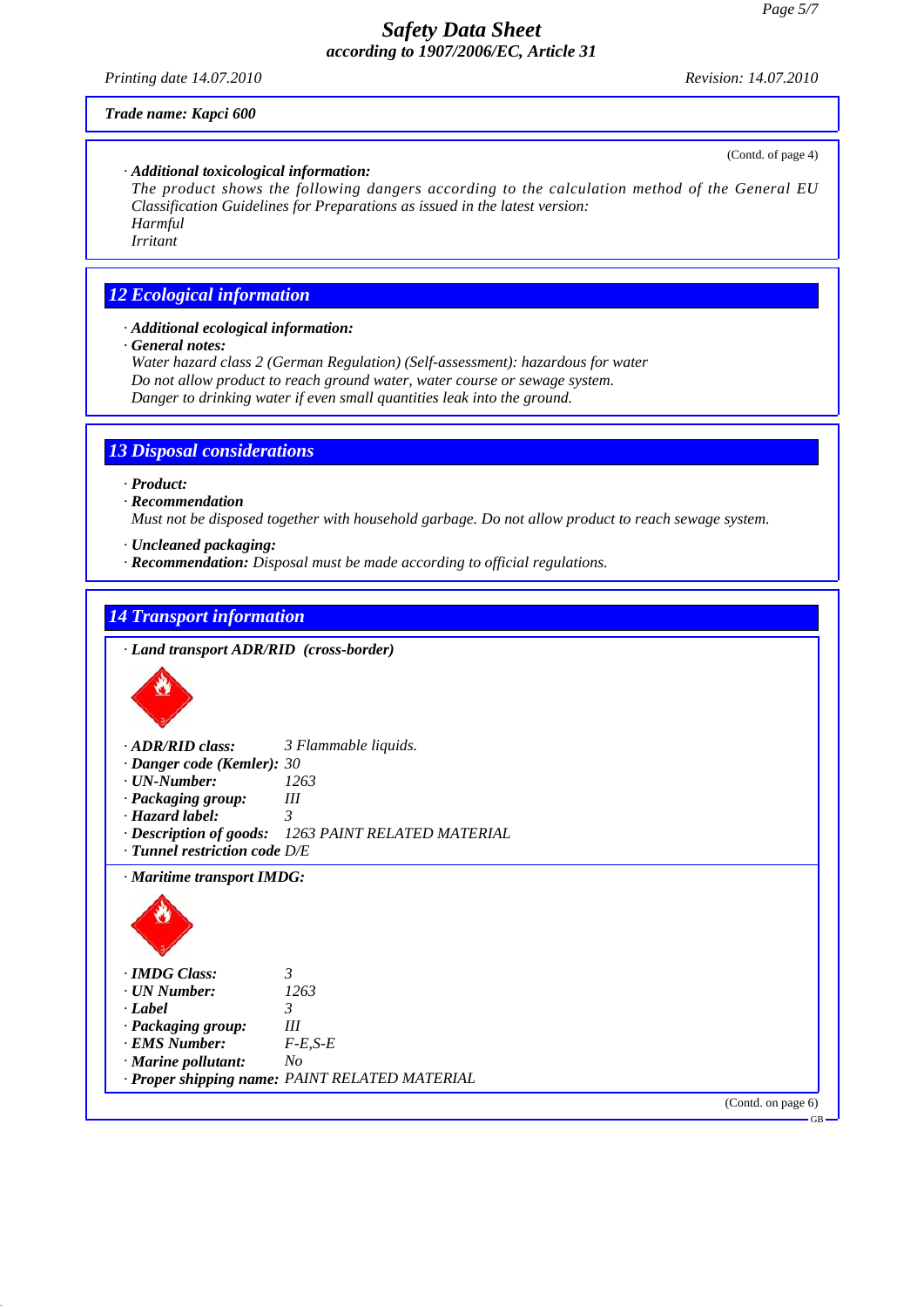*Printing date 14.07.2010 Revision: 14.07.2010*

*Trade name: Kapci 600*

| (Contd. of page 5)                                                                                                                                                                                                                                                                                               |
|------------------------------------------------------------------------------------------------------------------------------------------------------------------------------------------------------------------------------------------------------------------------------------------------------------------|
| · Air transport ICAO-TI and IATA-DGR:                                                                                                                                                                                                                                                                            |
|                                                                                                                                                                                                                                                                                                                  |
| · ICAO/IATA Class:<br>3<br>· UN/ID Number:<br>1263<br>· Label<br>3<br>· Packaging group:<br>Ш<br>· Proper shipping name: PAINT RELATED MATERIAL                                                                                                                                                                  |
| · UN "Model Regulation": UN1263, PAINT RELATED MATERIAL, 3, III                                                                                                                                                                                                                                                  |
|                                                                                                                                                                                                                                                                                                                  |
| <b>15 Regulatory information</b>                                                                                                                                                                                                                                                                                 |
| $\cdot$ Labelling according to EU guidelines:<br>The product has been classified and marked in accordance with EU Directives / Ordinance on Hazardous<br>Materials.                                                                                                                                              |
| · Code letter and hazard designation of product:                                                                                                                                                                                                                                                                 |
| Xn Harmful                                                                                                                                                                                                                                                                                                       |
| · Hazard-determining components of labelling:<br>2-butoxyethyl acetate<br>xylene                                                                                                                                                                                                                                 |
| · Risk phrases:<br>Flammable.<br>10<br>20/21 Harmful by inhalation and in contact with skin.<br>38<br>Irritating to skin.                                                                                                                                                                                        |
| · Safety phrases:<br>Keep out of the reach of children.<br>2<br>36/37 Wear suitable protective clothing and gloves.<br>46<br>If swallowed, seek medical advice immediately and show this container or label.<br>Dispose of this material and its container to hazardous or special waste collection point.<br>56 |
|                                                                                                                                                                                                                                                                                                                  |
| <b>16 Other information</b><br>This information is based on our present knowledge. However, this shall not constitute a guarantee for any<br>specific product features and shall not establish a legally valid contractual relationship.                                                                         |
| · Relevant R-phrases<br>Flammable.<br>10<br>20/21 Harmful by inhalation and in contact with skin.<br>38<br>Irritating to skin.<br>66<br>Repeated exposure may cause skin dryness or cracking.<br>Vapours may cause drowsiness and dizziness.<br>67                                                               |
| · Department issuing MSDS: Product safety department<br><b>Contact:</b> Mr. Rashad<br>· Abbreviations and acronyms:<br>ADR: Accord européen sur le transport des marchandises dangereuses par Route (European Agreement concerning the International                                                             |

*Carriage of Dangerous Goods by Road) RID: Règlement international concernant le transport des marchandises dangereuses par chemin de fer (Regulations Concerning the*

*International Transport of Dangerous Goods by Rail) IMDG: International Maritime Code for Dangerous Goods*

(Contd. on page 7)

GB